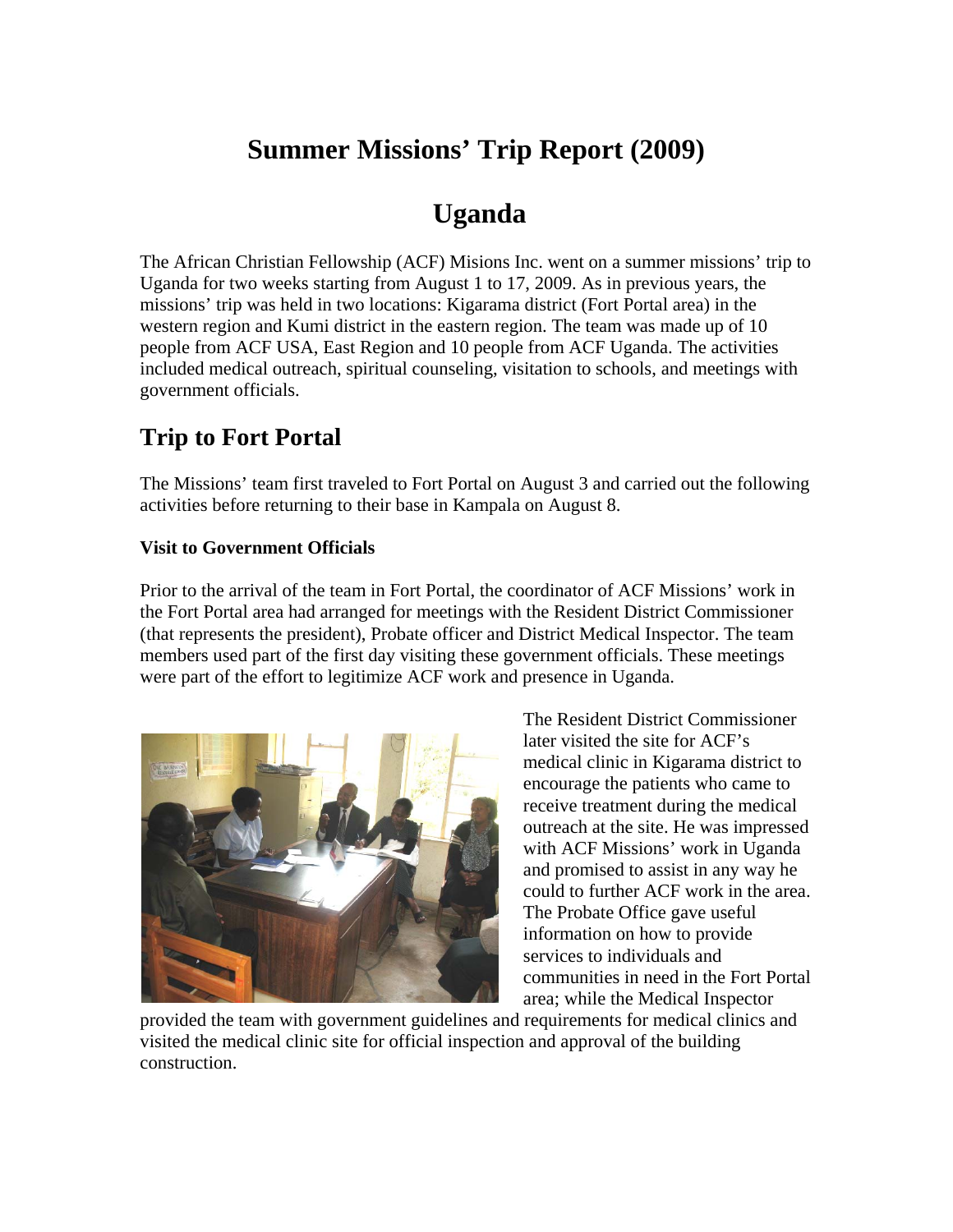#### **Visit to Schools**

The visits to schools this year was different compared to previous years. The team spent one and half days visiting ACF sponsored children's schools. In previous years, we met only our sponsored children during the school visits, but this year, the team had the opportunity to address the whole students and teachers in the schools. The team seized the opportunity to preach the gospel message to the entire school. The team also prayed for the students and the teachers.

Later, the team spent more time with ACF sponsored children in the school and provided one-on-one counseling to address their spiritual needs, and give them the gifts the team brought for them. The team also witnessed the deplorable classroom conditions in the schools. Some of the schools have about 110 children in a class. It was difficult to imagine how children could study and do well academically under such conditions.



### **Medical Outreach**

The Missions' team spent the last two days providing medical services to the Kigarama community. The medical outreach was carried out inside the medical clinic building, with the assistance of five medical doctors and six nurses from Uganda and U.S.A. More than one thousand people were treated during the medical outreach. Some people traveled more than twenty miles to come to the medical outreach. Since this is usually the only opportunity for most people in the community to visit a doctor in a whole year, ACF Missions increased the number of medical staff this year to be able to provide treatment to as many as possible during the medical outreach.



This community needs consistent medical services, and the ACF medical clinic under construction is nearing completion. Plan is underway to officially commission the clinic during the 2010 summer missions' trip. The only obstacle to accomplish this goal is about \$20,000.00. This amount will help to complete the building, wall and landscape the premises. Donations are also needed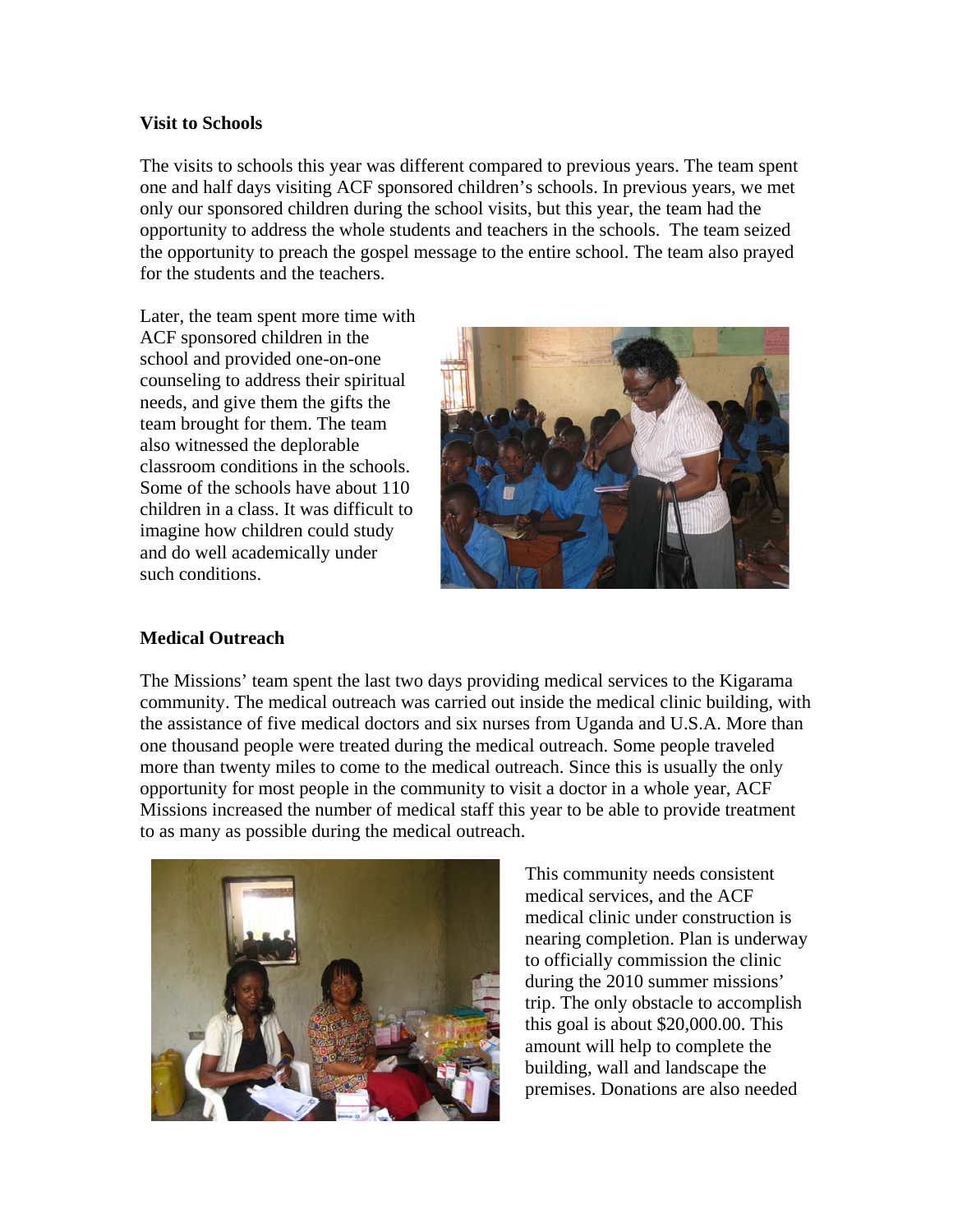for medical equipments and supplies for the clinic. This area of Fort Portal has the highest rate of HIV prevalence and the clinic will be used to provide HIV testing and counseling services. Any gift or donations would help to complete this project on schedule.

## **TRIP TO KUMI**

After the Fort Portal mission outreach, the Missions' team moved over to Kumi district on August 10 and stayed through August 15. The team organized medical outreach and distributed food. The team also held a two-day discipleship camp for ACF sponsored children and went to see the land donated to ACF by the local council in Kamenya subcounty for the construction of a new medical clinic.

### **Medical Outreach**

 The medical outreach was held in the church premises near Ogoma primary school. Five clinical officers and five nurses were used to provide treatment to people in the community. The turnout was impressive, and the medical team worked well into the evening to make sure services were provided to most of the people who came to receive treatment. The team was able to attend to more than 500 people during the one-day medical outreach.

An important highlight of the medical outreach was the spiritual counseling for people who were treated. During the counseling sessions, about 32 people gave their lives to Christ. Many people who brought their sick relatives were also reached with the gospel. Many of them gave their lives to Christ, while others with spiritual problems were prayed for in the process. Many of them went home with restored hope for the future.



### **Food Distribution**

Food distribution was a new area of ministry. The team received news about famine in the Kumi district from the coordinator of ACF program in the area as they were preparing for the summer missions' trip. The situation was so bad that there were communities where people were dying of hunger. The sum of \$1,500.00 was used to purchase food that was distributed during the missions' trip.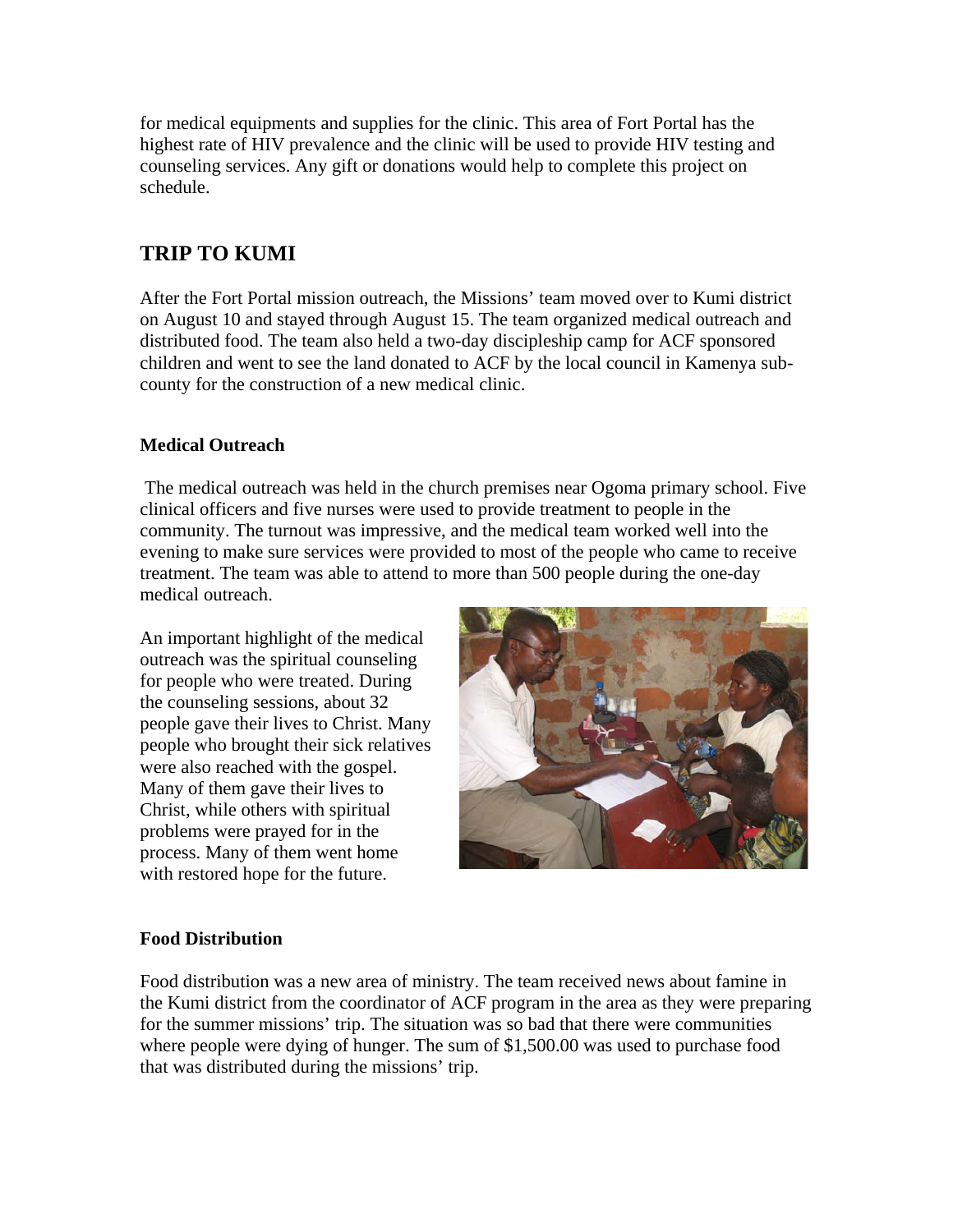

The Missions' team traveled to Kokwech village in Malera Subcounty on the second day to distribute thirty bags (1500 Kilograms) of corn flour and five bags (500 kilograms) of beans. As the Missions' team traveled to the village, they saw withered crops in nearby farms. When the team arrived at the food distribution site, the people were already gathered and the women made joyous traditional sounds to welcome the team. The people were happy and said that they

had not received any visitors since the famine started. Food was first given to those most affected by the famine, before giving to the rest of the community.

Before distributing the food, the Regional Missions Director Pastor Emmanuel Ike used Mathew 11:28 to preach the message of salvation. A prominent man in the village and thirteen other people gave their lives to Christ. After the message, the ACF East Region President, Brother Emmanuel Ezeonu, used II Chronicle 7:14 to lead the people into a time of prayer asking God to send rain to the land.

God did not waste time in answering the prayer, and proved that the God of Elijah is still the God we serve today. As the team was driving back to their hotel in the town, they observed a cloud moving in the direction of the village and asked God to allow this cloud to reach the village. The ACF program coordinator who comes from the village reported that on that night, the miracle started with great thundering and ended with calm rainfall. It is amazing that a place that did not received rain since May 2009 (four months) received rain for the first time after the team visited the village and prayed for God to send rain to the land. The program coordinator later informed the team that it has been raining in the village since August 13, the day the Missions' team visited and prayed for the village. Ever since then, the people have been busy planting their fields to make up for the lost crops. Everyone in the village now testifies that the God of this people (ACF) is true, and answers prayer.

Another remarkable event during the food distribution was the delivery of a baby boy by a woman (Aduke Christine) who came to receive some food. Immediately her name was called to come and receive food, she went into labor and delivered her baby in one of the huts in the village square. The community saw this as a sign that God is working with the ministry of ACF Missions and the baby was given the name Emmanuel after the names of our leaders.